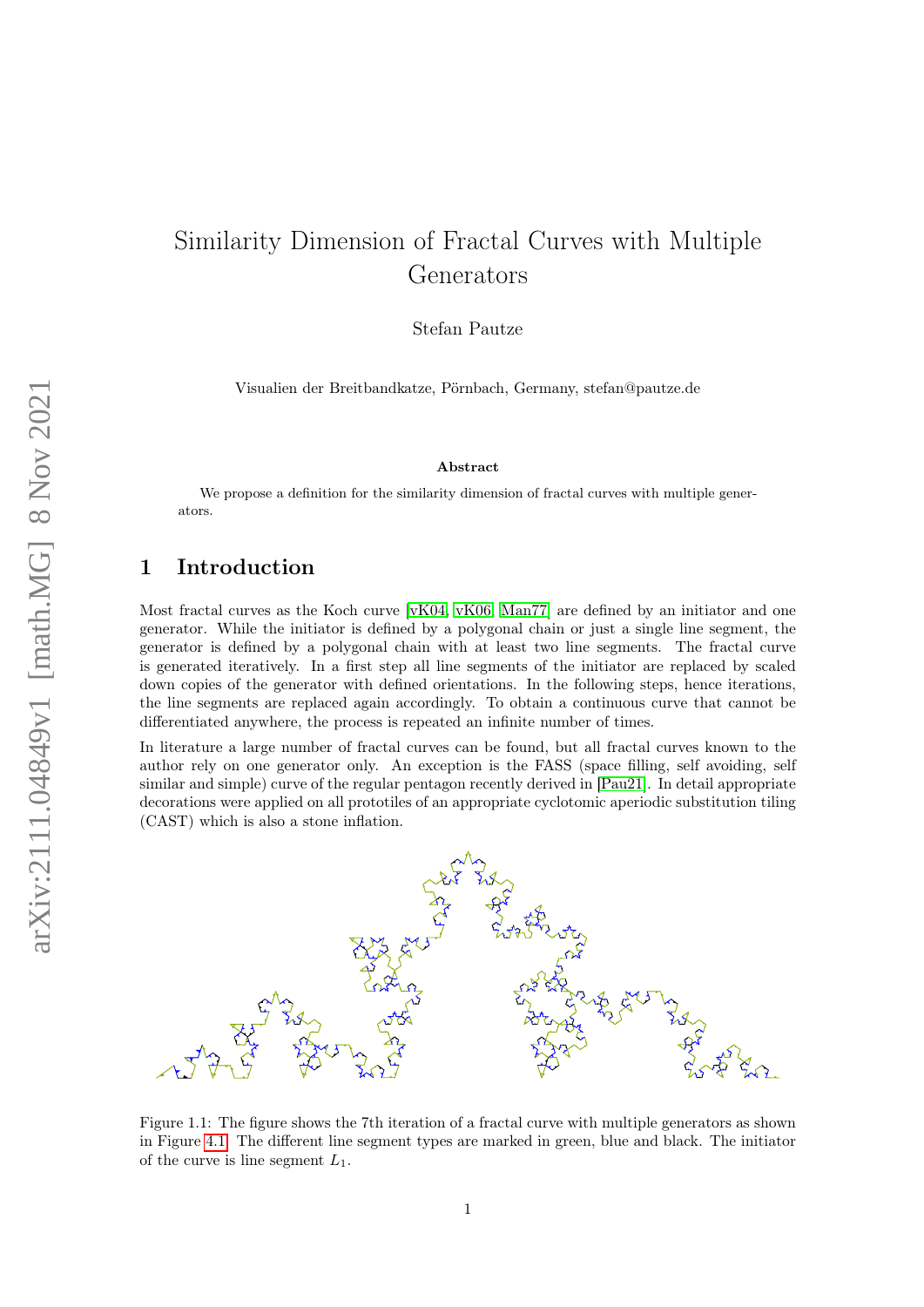Aperiodic substitution tilings as described in [\[BG13,](#page-6-4) [FGH,](#page-6-5) and references therein] and its cyclotomic variant as discussed in [\[Pau17,](#page-6-6) and references therein] are defined by a set of prototiles which can be expanded with a linear map - the "inflation multiplier" - and dissected into copies of prototiles in original size - the "substitution rule". Substitution tilings allow to cover the entire Euclidean plane without gaps and overlaps with tiles of finite size or to tile a finite area with tiles of infinitesimal size. For the latter case just the expansion is omitted. Obviously in both cases similarity dimension of the tiling is  $D = 2$ . A space filling curve derived from the tiling has the same property. Since most substitution tilings rely on  $n \geq 2$  proto tiles and substitution rules we can also describe the corresponding FASS curve by a set of  $n$  substitution rules or more precisely n generators. On closer inspection it turns out that the terms "iteration" and "substitution" as well as the terms "generator" and "substitution rule" have almost identical meanings here.

A FASS curve regardless of the number generators is just a special case of a fractal curve with similarity dimension  $D = 2$ . This raises an interesting question: How to derive the similarity dimension of a fractal curve with multiple generators in general?

In the following sections we will derive a proposal for an appropriate definition.

# <span id="page-1-0"></span>2 Perron-Frobenius Theorem

For the analysis of aperiodic substitution tilings it is common to use substitution matrices based on the substitution rules. We will apply the same principle to fractal curves with multiple generators. The substitution matrix M describes, how each of the line segments  $L_i$ ;  $1 \leq i \leq n$  is replaced by an individual polygonal chain  $G_i$  (the generator), each made of a number  $k_{i,1}, k_{i,2} \ldots k_{i,n}$  of line segments  $L_1, L_2, \ldots, L_n$  scaled down by a linear map with a scaling factor  $0 < r_i < 1$ ;  $r_i \in \mathbb{R}$ . The scaling factor  $r_i$  is defined as the ratio of the length of a line segment  $L_i$  to the distance between start and end point of the polygonal chain of generator  $G_i$ .

As long as  $M \geq 0$  is a primitive matrix so that  $\exists (k, M \geq 0) \Rightarrow M^k > 0$  we can apply the Perron–Frobenius theorem as introduced in [\[Per07\]](#page-6-7) and [\[Fro12\]](#page-6-8). That means the Perron–Frobenius eigenvalue of the substitution matrix M is a real positive number so that  $\lambda_{PF} \in \mathbb{R}_{>0}$  and the modulo of every other eigenvalue is smaller than  $\lambda_{PF}$ . Furthermore the corresponding left and right Perron-Frobenius eigenvectors  $x_{PFL}$  and  $x_{PFR}$  also have only real positive elements.

As discussed in [\[BG13,](#page-6-4) and references therein] the elements of a normalized right Perron-Frobenius eigenvector  $x^*_{PFR}$  which is defined as

$$
x_{PFR}^{*} = \frac{x_{PFR}}{\|x_{PFR}\|_{1}} = \begin{pmatrix} f_{1} \\ f_{2} \\ \vdots \\ f_{n} \end{pmatrix} \text{ so that } \sum_{i=1}^{n} f_{i} = 1 \tag{2.1}
$$

describe the relative frequency of the proto tiles - or applied to our problem - the relative frequency of the different types of line segments  $L_1, L_2, \ldots, L_n$  in a fractal curve. Furthermore the Perron–Frobenius eigenvalue  $\lambda_{PF}$  represents the multiplication factor applied to the total number of tiles during the substitution. As a consequence it also represents the multiplication factor applied to the total number of line segments during an iteration.

It is known that repeatedly multiplying a vector  $x \geq 0$  by a primitive matrix M cause the result to converge to the Perron-Frobenius eigenvector of the matrix. That means regardless of the initial setting the relative frequencies of the types of lines segments of the fractal curves will converge with an increasing number of iterations to the relative frequencies described by  $x^*_{PFR}$ .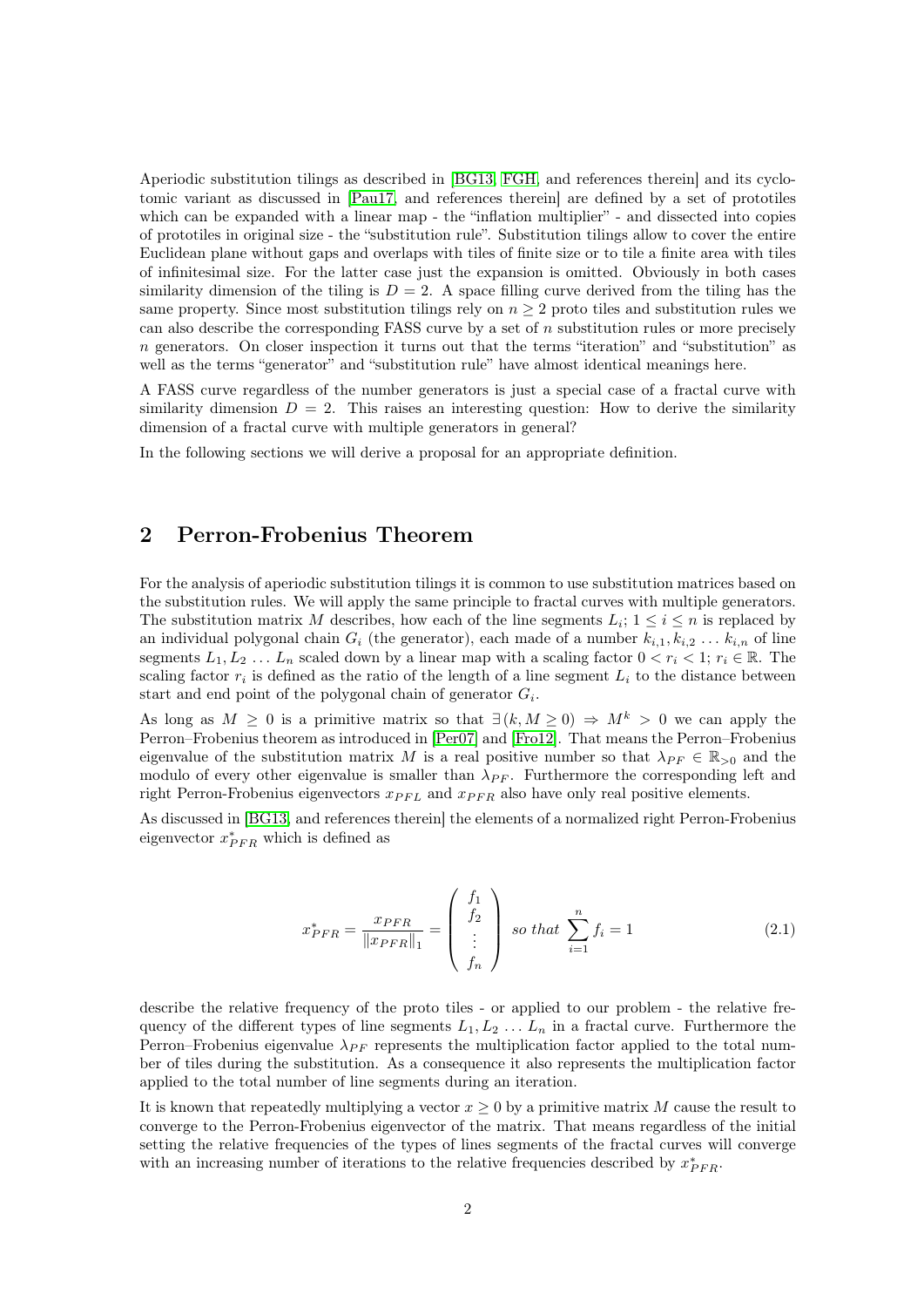

Figure 3.1: The first three iterations (substitutions) of the Koch curve as described in [\[vK04,](#page-6-0) [vK06,](#page-6-1) [Man77\]](#page-6-2). The triangles mark the orientation of the line segments and are not part of the curve itself.

The initiator of the curve is line segment  $L_1$ . The scaling factor is given by  $r_1 = 1/3$ . All angles are multiples of  $60^{\circ} = \pi/3rad$ . The similarity dimension is  $D = \frac{\log(4)}{\log(3)} \approx 1.26186$ .

# 3 Similarity Dimension

During the research of fractals and fractal structures different types of fractal dimensions were defined by well known mathematicians like F. Hausdorff, H. Minkowsky, B. B. Mandelbrot and many more. For strictly self similar structures as discussed in this article it is sufficient to focus on the similarity dimension.

H.-O. Peitgen et. al. defined strict self similarity in [\[PJS](#page-6-9)+91] as follows: "If the figure can be decomposed into parts which are exact replicas of the whole, then the figure is called strictly self-similar. Every part of a strictly self-similar structure contains an exact replica of the whole." For the purpose of this paper we assume that strict self similarity also applies to a set of figures which can be decomposed into a set of parts which are exact replicas of elements in the set of wholes.

The similarity dimension is defined as follows:

$$
1 = nr^D \tag{3.1}
$$

Where  $n \in \mathbb{N}$  is the number of copies,  $0 < r < 1$ ;  $r \in \mathbb{R}$  is the scaling factor and  $D > 0$ ;  $D \in \mathbb{R}$ is the similarity dimension. This equation works for many fractal curves such as the Koch curve as shown in Figure [3.1.](#page-0-0) Its generator is defined by a polygonal chain of four line segments of unit length scaled down by  $r_1 = \frac{1}{3}$ .

B. B. Mandelbrot proposed in [\[Man77\]](#page-6-2) a generalization for cases where the n line segments of the generator have different lengths and so different scaling factors  $0 < r_i < 1$ ;  $r \in \mathbb{R}$ ;  $1 \le i \le n$ .

$$
1 = \sum_{i=1}^{n} r_i^D \tag{3.2}
$$

A corresponding example is shown in Figure [3.2.](#page-3-0)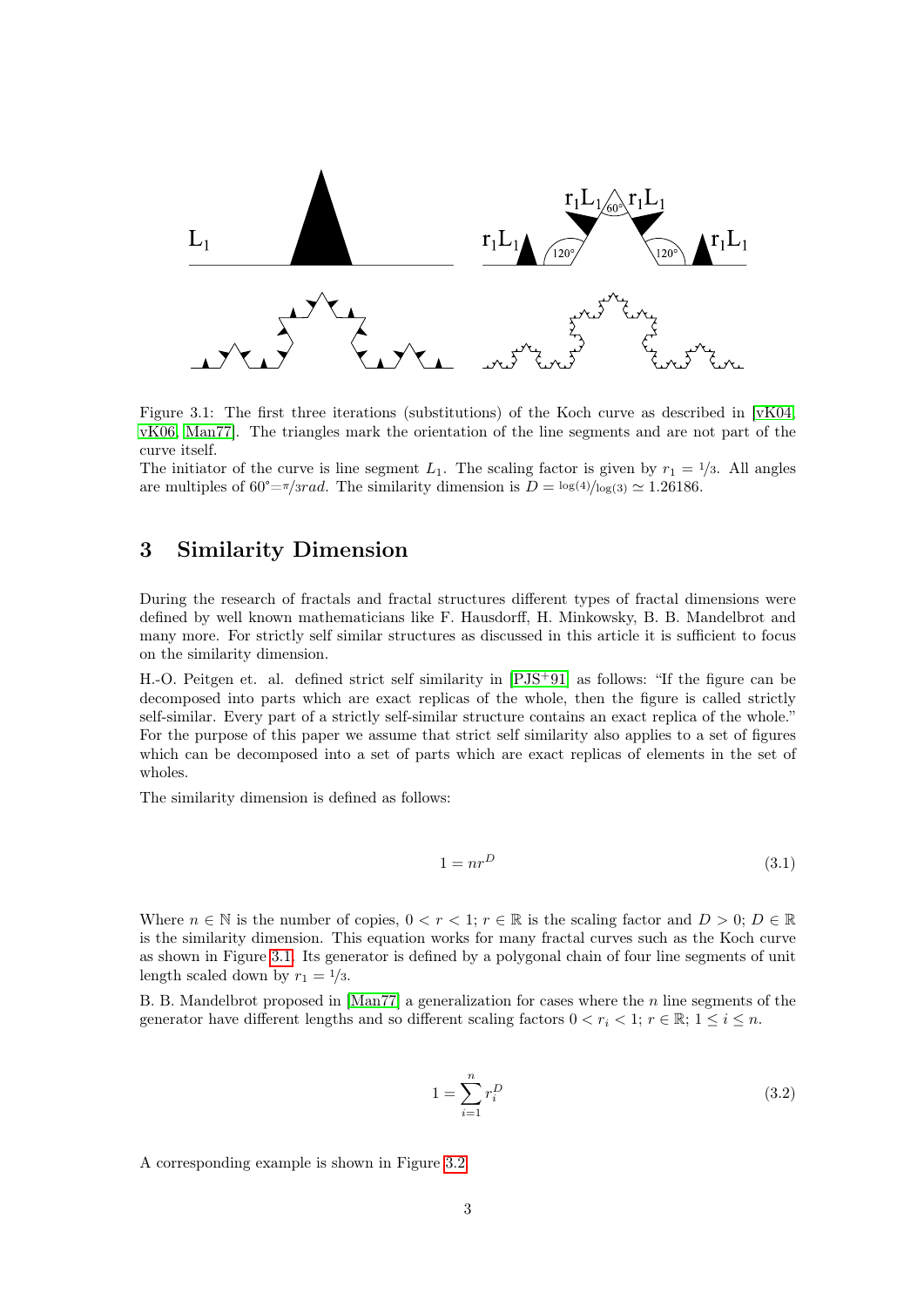

<span id="page-3-0"></span>Figure 3.2: The first five iterations (substitutions) of a fractal curve based on one generator with 3 line segments with two different lengths. The triangles mark the orientation of the line segments and are not part of the curve itself.

The initiator of the curve is line segment  $L_1$  as shown on the upper left.

The generator which is equivalent to the first iteration is shown in the upper right.

The scaling factors are given by  $2r_1 = r_2 = 2r_3 = 1/\sqrt{2}$ . All angles are right angles. The similarity dimension is  $D \simeq 1.52361$ .

This equation can also be written as:

$$
1 = n \sum_{i=1}^{n} \frac{1}{n} r_i^D
$$
\n(3.3)

Here n is the factor which increases the number of line segments in each iteration. The line segments with different scaling factors  $r_i$  have all the same relative frequency  $1/n$ . To describe the case where the line segments have individual relative frequencies we replace n with  $\lambda_{PF}$  and  $1/n$ with  $f_i$  as introduced in Section [2](#page-1-0) and derive the proposed definition for the similarity dimension of fractal curves with multiple generators:

<span id="page-3-1"></span>
$$
1 = \lambda_{PF} \sum_{i=1}^{n} f_i r_i^D \tag{3.4}
$$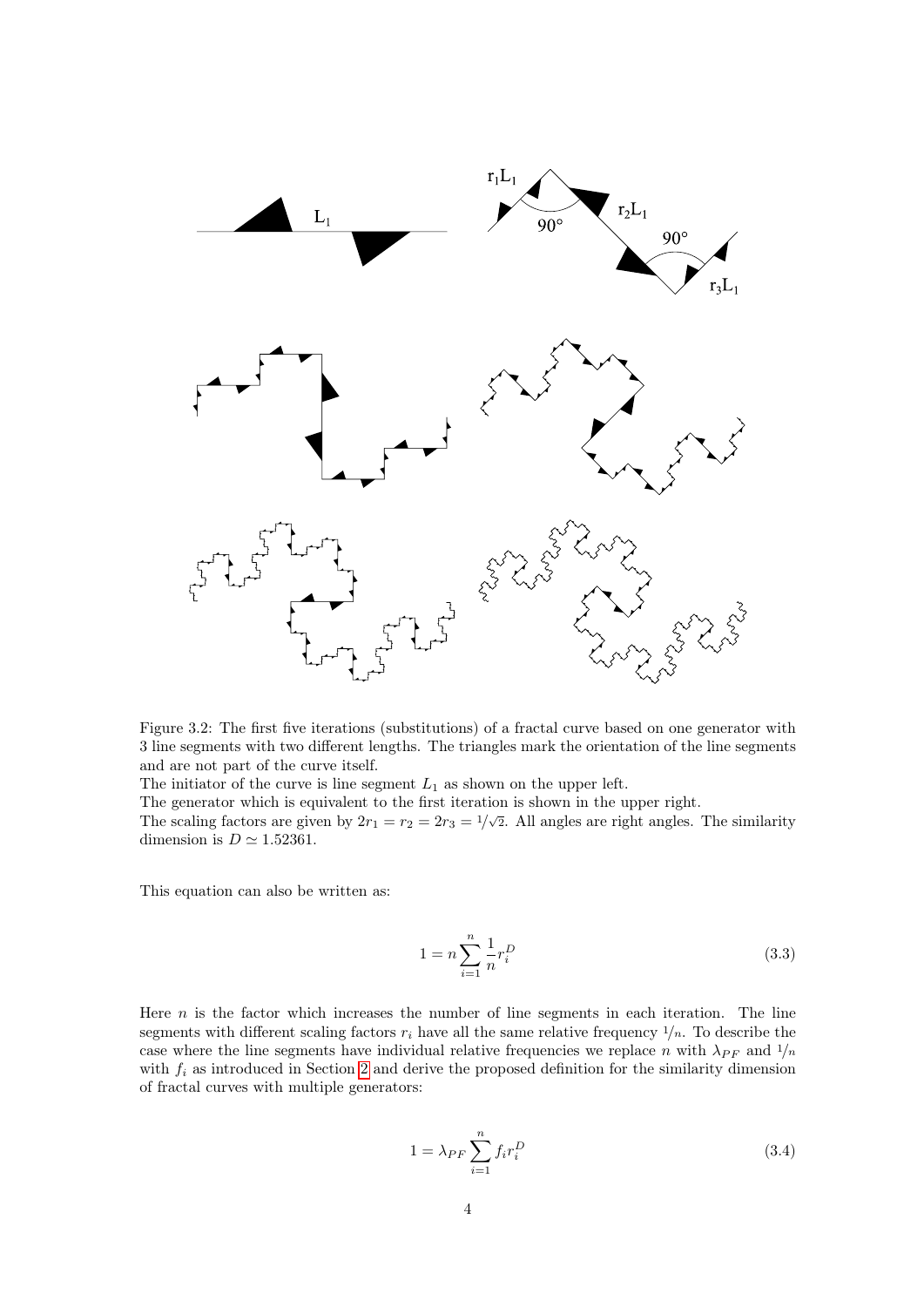## <span id="page-4-0"></span>4 The Example

In the following part we discuss an example, in detail the curve shown in Figure [1.1](#page-0-0) and Figure [4.1.](#page-0-0) The curve is defined by a set of three generators or substitution rules  $G_1$ ,  $G_2$  and  $G_3$  which are assigned to a set of three lines  $L_1$ ,  $L_2$  and  $L_3$  with lengths  $l_1$ ,  $l_2$  and  $l_3$ . The generators  $G_i$  describe how a line segment  $L_i$  can be replaced by a polygonal chain made of  $k_{i,1}$ ,  $k_{i,2}$  and  $k_{i,3}$  line segments  $L_1, L_2$  and  $L_3$  scaled down by  $r_i$ . As a consequence each generator  $G_i$  and each type of line  $L_i$  is also assigned to a corresponding inflation multiplier  $r_i$ .

The curve as shown in Figure [1.1](#page-0-0) and Figure [4.1](#page-0-0) has the following substitution matrix:

$$
M = \begin{pmatrix} k_{1,1} & k_{1,2} & k_{1,3} \\ k_{2,1} & k_{2,2} & k_{2,3} \\ k_{3,1} & k_{3,2} & k_{3,3} \end{pmatrix} = \begin{pmatrix} 1 & 2 & 0 \\ 1 & 0 & 2 \\ 1 & 0 & 0 \end{pmatrix}
$$
(4.1)

The columns correspond to the generators  $G_1$ ,  $G_2$  and  $G_3$  while the rows are assigned to the number of line segments  $L_1$ ,  $L_2$  and  $L_3$ .

Obviously the substitution matrix  $M$  is primitive because  $M^3$  has only positive entries greater zero:

$$
M^3 = \begin{pmatrix} 9 & 6 & 4 \\ 5 & 6 & 4 \\ 3 & 2 & 4 \end{pmatrix} > 0
$$
 (4.2)

The normalized right Perron-Frobenius eigenvector  $x^*_{PFR}$  and the Perron-Frobenius eigenvalue  $\lambda_{PF}$  are calculated with numerical methods:

$$
\lambda_{PF} \simeq 2.46750\tag{4.3}
$$

$$
x_{PFR}^* = \begin{pmatrix} f_1 \\ f_2 \\ f_3 \end{pmatrix} \simeq \begin{pmatrix} 0.46750 \\ 0.34303 \\ 0.18946 \end{pmatrix}
$$
 (4.4)

Together with Equation [\(3.4\)](#page-3-1) and the scaling factors  $r_1, r_2, r_3$  in Figure [4.1](#page-0-0) we have:

$$
1 \simeq 2.46750 \left( 0.46750 \left( 0,618034 \right)^{D} + 0.34303 \left( 0,381966 \right)^{D} + 0.18946 \left( 0,618034 \right)^{D} \right) \tag{4.5}
$$

The similarity dimension  $D$  of the curve in Figure [1.1](#page-0-0) and Figure [4.1](#page-0-0) is calculated with a numerical method:

$$
D \simeq 1.47814\tag{4.6}
$$

#### 5 Summary

Based on B. B. Mandelbrot's equation for the similarity dimension of fractal curves with one generator and line segments with different lengths and scaling factors and the tool sets for the analysis of aperiodic substitution tilings such as the Perron Frobenius theorem, we derived a proposal for a definition for the similarity dimension of fractal curves with multiple generators.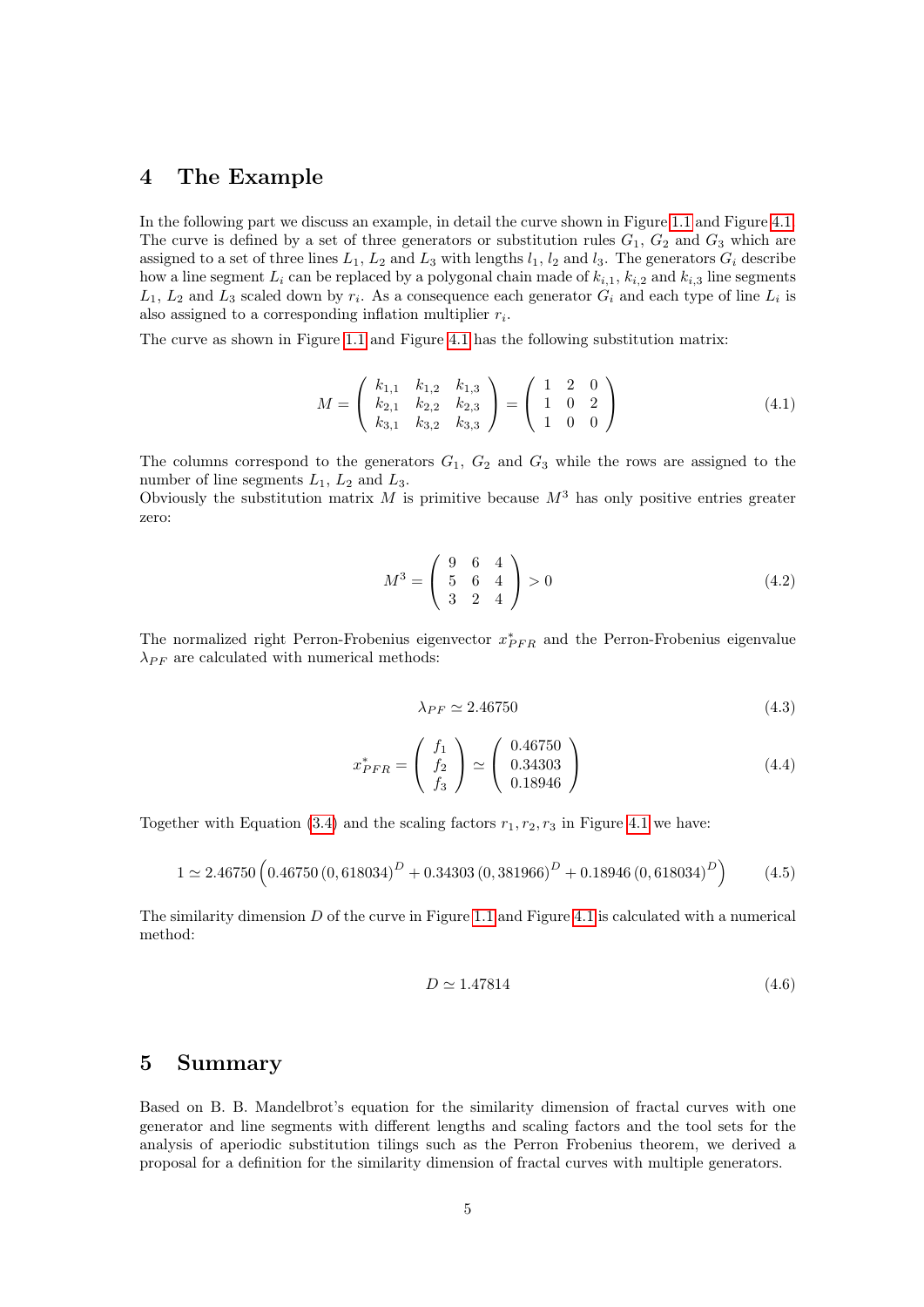



The second row shows the three corresponding generators  $G_1$  (green),  $G_2$  (blue) and  $G_3$  (black) which are equivalent to the first iterations. Each of the generators is defined by a polygonal chain, made of the line segments  $L_1$  (green),  $L_2$  (blue) and  $L_3$  (black) with orientations, scaled down by  $r_i$ , so that the distance between start and end point of  $G_i$  is equal to the length of the assigned line segment  $L_i$ .

The other rows show the result of repeated iterations hence substitutions.

The relative lengths of line segments  $L_1$ ,  $L_2$  and  $L_3$  are given by  $l_1/l_2 = l_1/l_3 = \varphi = \frac{\sin(2\pi/5)}{\sin(2\pi/5)} \approx$ 1, 618034.

The scaling factors  $r_1$ ,  $r_2$  and  $r_3$  are given by  $r_1 = r_3 = 1/\varphi = \varphi - 1 \simeq 0,618034$  and  $r_2 = r_1^2 =$  $1/\varphi^2 = 2 - \varphi \simeq 0,381966.$ 

All angles are multiples of  $36^\circ = \pi/5 \, rad$ .

The similarity dimension is  $D \simeq 1.47814$  as derived in Section [4.](#page-4-0)